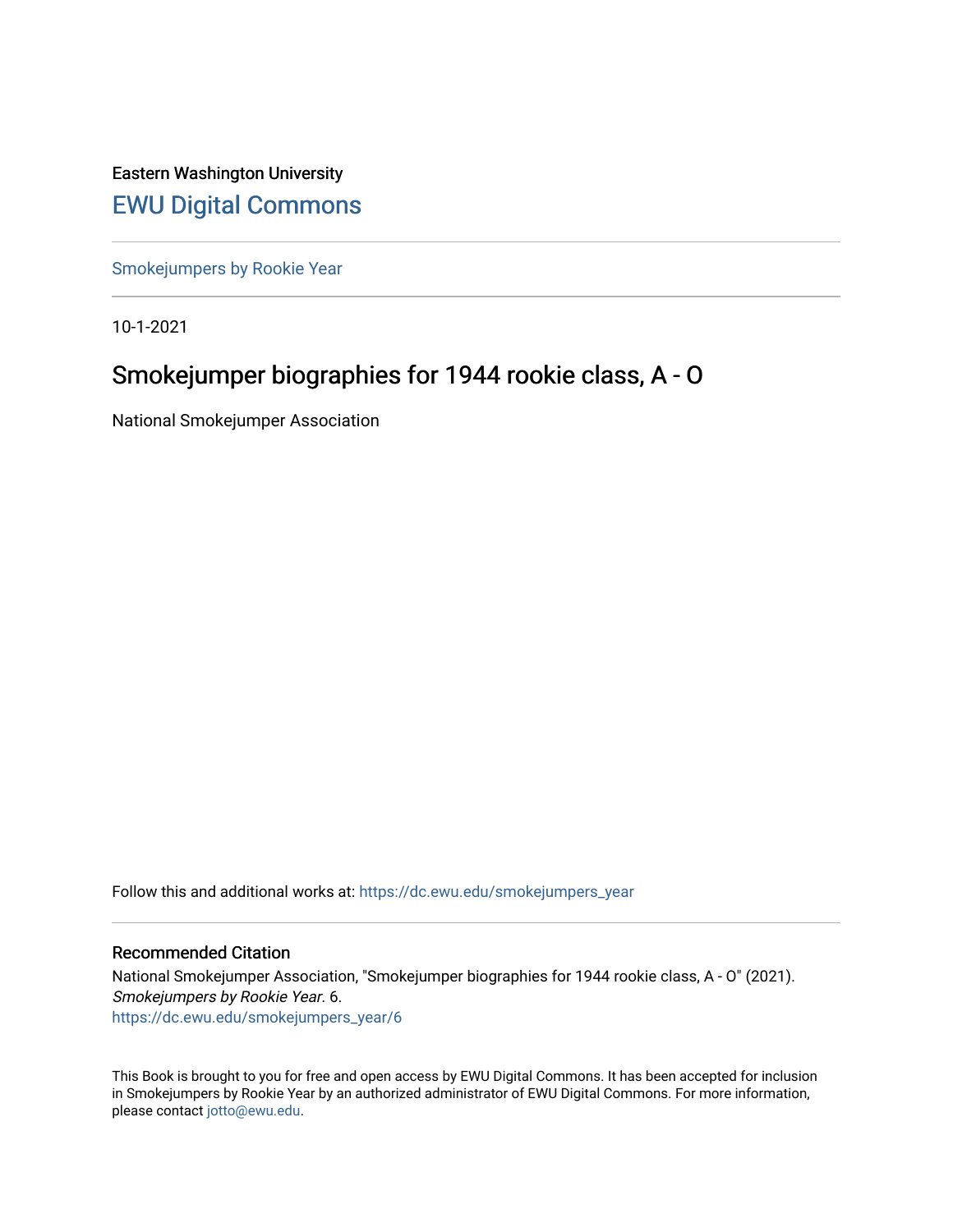# **1944 Smokejumper Rookies**

Allen through Osborn

### **Jack Alexander Allen** (Missoula '44)

 Jack, 71, died July 12, 1988. He was born February 15, 1917, in Stephenville, Texas. Records shows that he enlisted in the Marine Corps in October 1938 and was discharged in August of 1942. Jack was one of few 1944 rookies who was not part of the Civilian Public Service group.

 He lived in Eugene, Oregon and Missoula, Montana prior to moving to Albany, Oregon, in 1971. Jack was a road construction equipment operator and member of the American Legion Post in Sweet Home, Oregon. He jumped at Missoula for the 1944 and '45 seasons.

# **George A. Anderson** (McCall '44)

 George died June 9, 2011. He was born in 1911 and grew up on a farm in Kansas, worked in open pit copper mines in Utah and spent four years in the Civilian Public Service during WWII. He was drafted into Civilian Public Service in 1942 from Midvale, Utah, where is occupation was listed as Carpenter.

 After two years in the CPS in Carmel, California, he trained as a smokejumper at McCall and jumped the 1944-45 seasons where he got three fire jumps in 1944 and seven during the busy 1945 season.

 After the war, George worked as a carpenter for 28 years in California and then went into the dairy business for another two years.

# **Roy Anderson** (Missoula '44)

 Little information was found about Roy. Records on his rookie year say that he was an "ex-Marine, Parachute Project Roster." Records show that there were "Paramarines" during WWII. The fact that he was able to report for smokejumper training in 1944 indicates that he had been discharged. That might lead to thinking that he was wounded in action and released before the end of the war.

 During 1944 he made eight training and five fire jumps and five training and three fire jumps in 1945. Roy continued his jumping career jumping 1946, 1947 and 1949.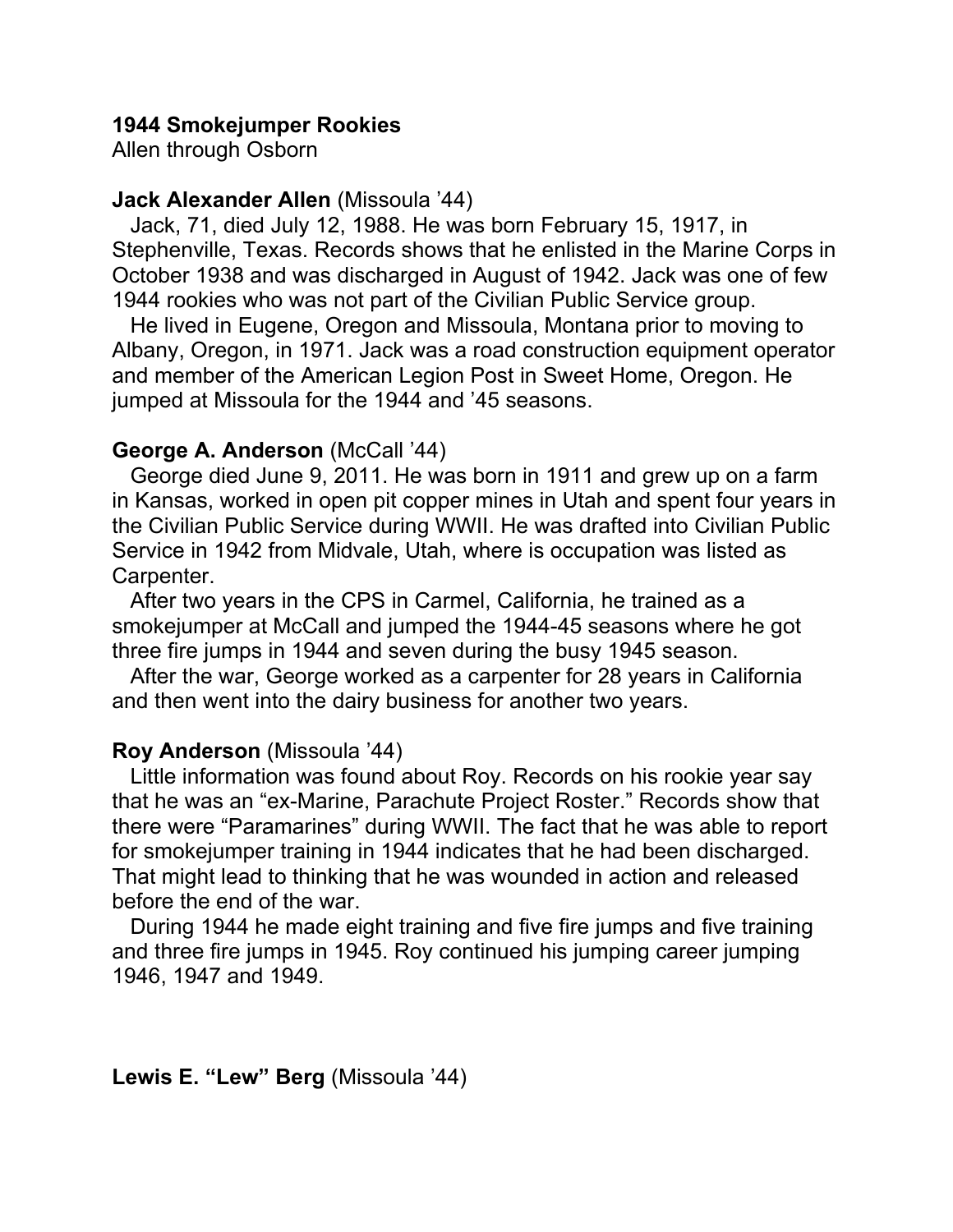Lew, 92, died March 1, 2010. He was born May 23, 1917. He was a member of Evangelical Church when drafted into Civilian Public Service in 1942 from Bremen, Indiana. His occupation at that time was listed as teacher.

 Lew was a member of the CPS-103 smokejumper unit during the 1944 season as well as working in soil conservation and as a mental hospital attendant in following years. He had nine training and three fire jumps that season. Lew spent 1946 in Darmstadt, Germany, with the American Friends Service building a neighborhood center.

 Lew graduated from DePauw University with a degree in math and received his master's from Syracuse University. Lew taught in Georgia and Indiana before moving to Parkville, Missouri in 1955. He taught mathematics at Park College and Maple Woods Community College before retiring in 1986.

### **Hubert Clarence Blackwell** (Missoula '44)

 Hubert died in a logging accident near Cave Junction, Oregon, June 18, 1952, when a log he was bucking rolled over him. He was born September 13, 1914, in Lynn, Arkansas. Hubert was a member of the Church of Christ and was drafted into Civilian Public Service from Elk River, Idaho, in 1942. His occupation at the time was listed as "Woodsman."

 He joined the smokejumper unit in 1944 and made eleven training and two fire jumps that season. Hubert again resumed working in the logging industry after his discharge and was living in Central Point, Oregon at the time of his death. He is the uncle of John Blackwell (MYC-64).

### **C. McMurray Braden** (Missoula '44)

 Charles McMurray Braden was born in Santiago, Chile, on June 9, 1918, where his father was running a religious bookstore and had taught at the University of Cochabamba.

 Murry graduated from Northwestern University with a major in Physics and pursued his education at the Chicago Theological Seminary. During WWII he was assigned to the Civilian Public Service program (CPS) near Coshocton, Ohio, where he worked on a soil erosion research project.

 In 1944 Murray volunteered for the CPS 103 Smokejumper Unit near Missoula and jumped the 1944 and 1945 seasons.

 After the war, Murry began teaching Mathematics at the University of Minnesota where he completed a master's in physics and a Ph.D. in Mathematics. He then began a 25-year association with Macalester College. Starting as an assistant professor, he eventually was elected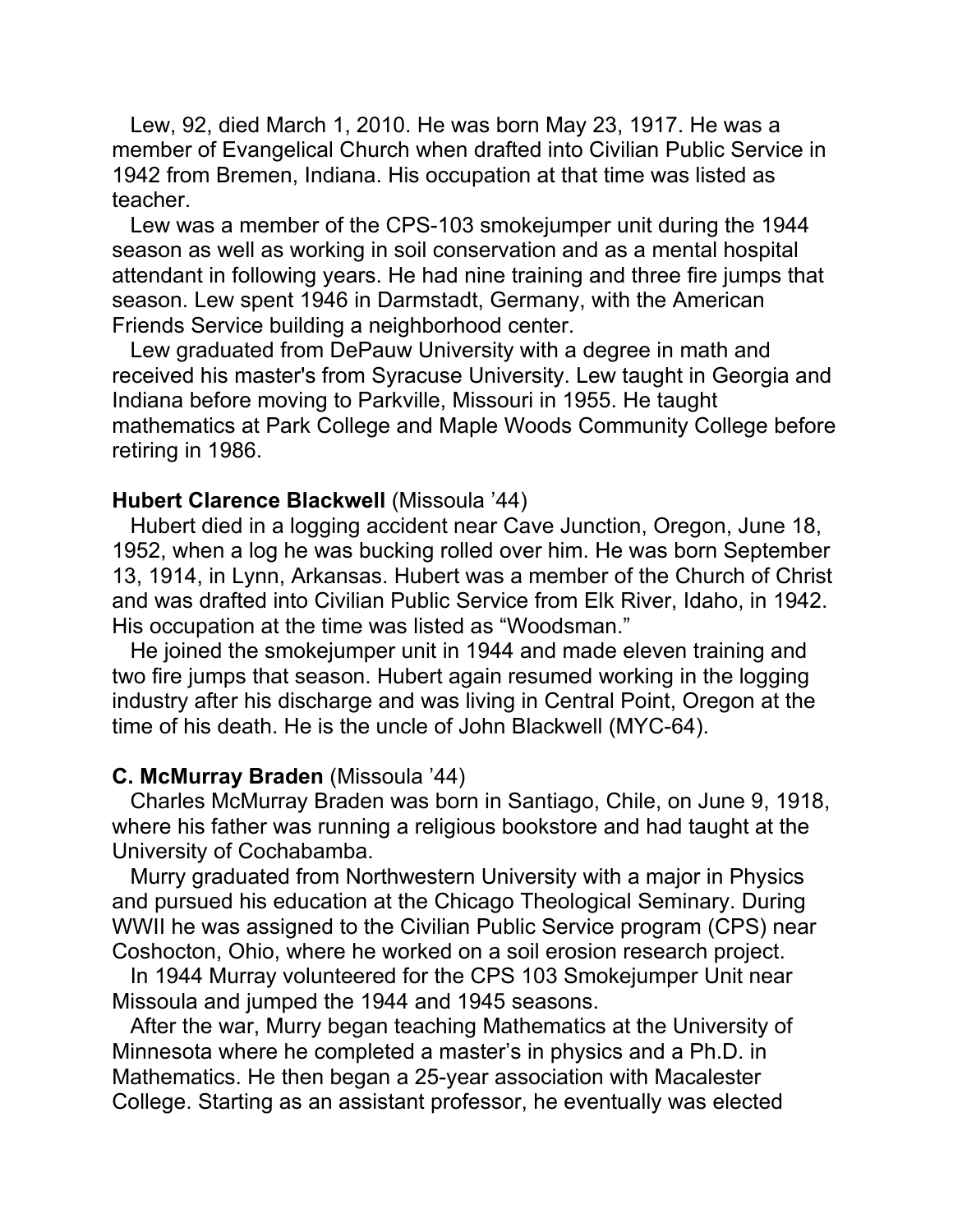Dean of the Faculty. In 1959 he received a National Science Foundation grant to study and teach at U.C. Berkeley. In his spare time, he studied designed and experimented with rotary engines such as the Wankel engine.

 While his wife Geraldine taught at Boston University, Murry continued his work at the Digital Corporation in Maynard, Massachusetts. Murry passed away on August l, 2000, in Saint Paul, Minn. He is survived by his wife, Geraldine and four children.

# **Benjamin W. Case** (Missoula'44)

 Ben passed away Feb. 16, 2005, at Horizon Hospice House (Billings, Mont.) at the age of 86. He was born July 22, 1918, in Greenport, New York, a descendant of a family that settled in New England in the mid-1600s. In 1937, he left Shelter Island, N.Y., and moved to Brooklyn to pursue an education at Browne's Business College.

 After being drafted into Civilian Public Service, in 1944, he volunteered to be a smokejumper and headed to Nine Mile with his brother, George, for training. Ben made 11 jumps that first season and followed that with eight fire jumps during the busy 1945 season. Ben had always wanted to fly and Jerry Verhelst, one of the Johnson pilots, gave him lessons after work. He was discharged in 1946 and returned to the east coast.

 Ben had fallen in love with Missoula and moved his family to Montana in 1949 where he worked as an accountant, first in the dairy business and later for a trucking firm, retiring in 1983.

Ben was a private pilot and enjoyed soaring in his later years.

# **George C. Case** (Missoula '44)

 George, 66, died February 18, 1990, at his home in Phoenix, Arizona. He was born April 4, 1923, in Greenport, New York and raised in Shelter Island, NY.

 George was drafted into Civilian Public Service during WWII and, along with his brother George, reported to Nine Mile in 1944 to begin smokejumper training with the CPS-103 unit. He jumped the 1944 and '45 seasons. Both brothers had fallen in love with Montana and returned to that state in 1949.

 George worked for the Florence Laundry Co., the Kraabel Chevrolet dealership and as manager of Medicine Hot Springs Resort before moving to Phoenix in 1978. He operated a laundromat until his retirement.

# **Homer Roscoe Chance (**McCall '44)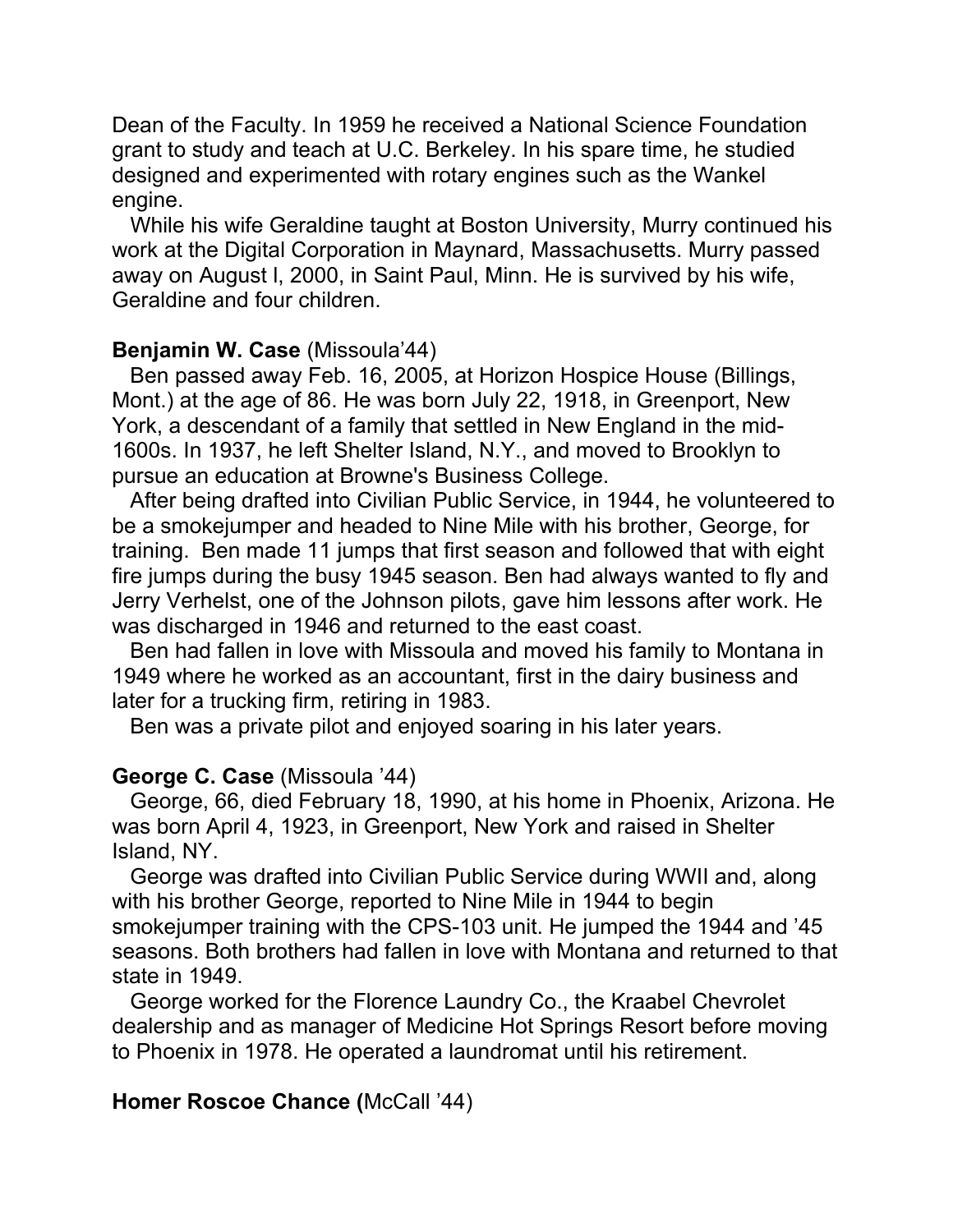Homer, age 89, died in Detroit, Michigan on May 31, 2009. He was born at Friends Mission, Selawik, Alaska, a remote native village near the Arctic Circle where his parents were part of the Friends (Quaker) missionary work. When the family returned to the lower 48, he attended Friends University where he graduated in Biology in 1942. His graduation creed to live by was "Know then, that some of us are gentlemen."

 Homer registered for the draft on July 1, 1941. As a member of one of the Peace Churches he qualified for the Civilian Public Service program. He jumped at McCall for two seasons making three fire jumps in 1944 and seven in 1945.

### **Charles M. Chapman** (Missoula '44)

 Chuck, 70, died September 2, 1989, in Columbus, Ohio. He was born October 29, 1918, in Akron, Ohio, where his father was practicing law at the time. Chuck was a member of the Mennonite Church and in 1940 was living at home working as a timekeeper at a rubber factory and had completed one year of college. Later that year he was living in Kokomo, Indiana, and was employed by the Delco Radio Company.

 Chuck entered Civilian Public Service in 1941 and worked at Camp 19 in North Carolina and Camp 108 in Tennessee before reporting for smokejumper training at Camp 103 in Montana. He jumped the 1944 and '45 seasons getting at least two fire jumps each year. Chuck was discharged from CPS in 1945 and went on to complete his college education. Chuck is listed as having attended Montana State, University of Minnesota, and Ohio State.

 He retired in 1980 as a Research Physicist at Battelle Laboratories in Columbus, Ohio and was living in Cuyahoga Falls near Akron, Ohio at the time of his death.

#### **Robert B. Cochran** (Missoula '44)

 Bob jumped three seasons at Missoula. In his rookie year 1944 he got seven practice and four fire jumps and was stationed at Moose Creek. In 1945 he got five training and seven fire jumps and followed that with three practice and four fire jumps in the 1946 season.

 After the 1946 season he married and settled in Missoula where he and his wife, Anna, raised four daughters. Bob worked as a career truck driver in the Missoula area working for many businesses including Consolidated Freightways, Anaconda Company, and Champion Timberlands before retiring in 1984. Bob raised quarter horses as a hobby, enjoyed trail riding and was a member of the Missoula County Sheriff's Posse.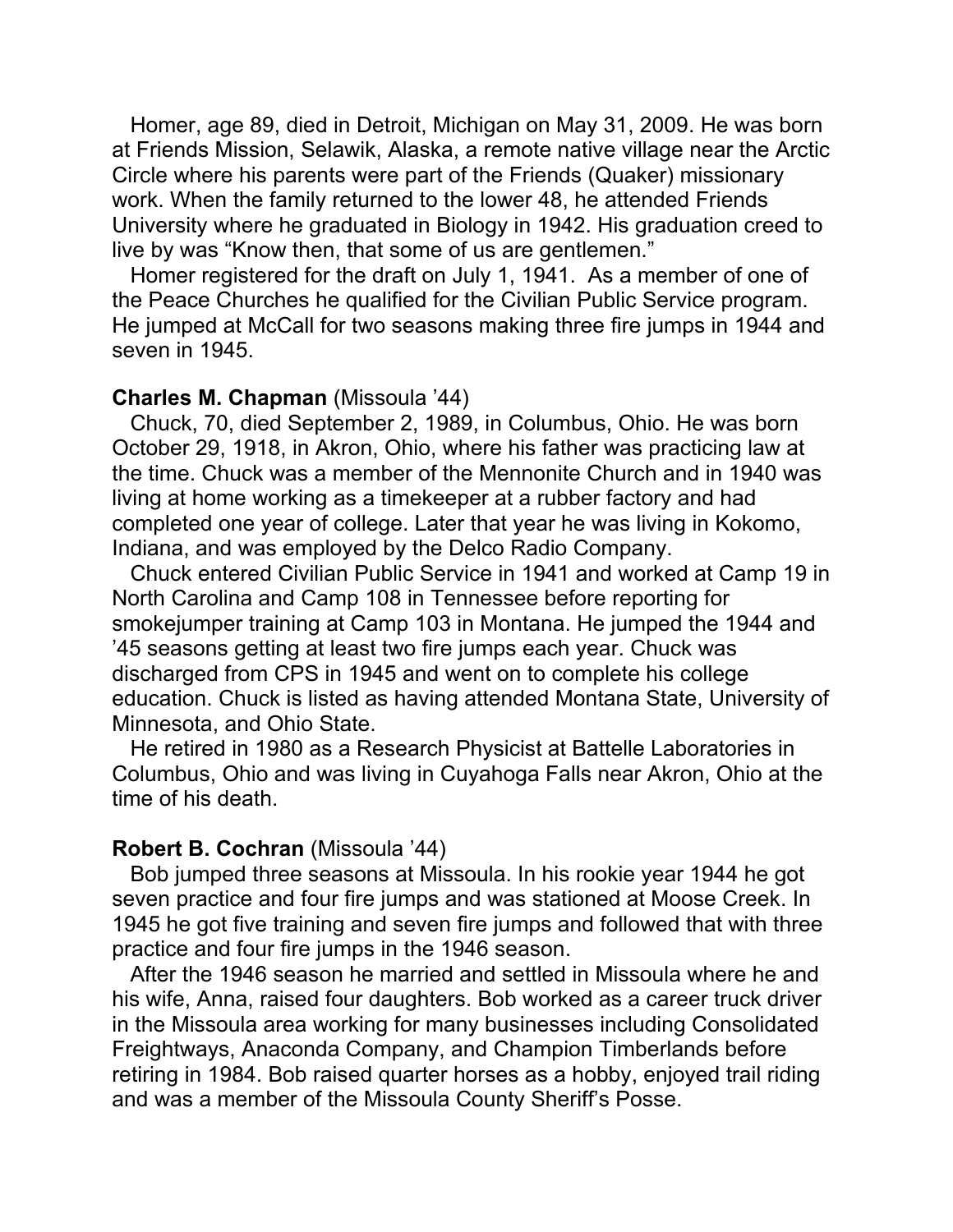Bob became seriously ill with diabetes later in life and died at his home in Turah, Montana of a self -inflicted gunshot on November 18, 1987, at age 63.

### **Dale A. Entwistle** (Missoula '44)

 Dale died January 16, 2004. He was born October 14, 1917, in Athens, Ohio, where he attended elementary and high school. Dale was working for the New York Central Railroad when he was drafted into the Civilian Public Service in 1942 being a conscientious objector.

 After a year in a CPS camp at North Fork, California, he and Weir Stone volunteered for smokejumping and reported to Seeley Lake in 1943. He broke a bone in his foot during training. He listed himself as 6' 2" and 225 pounds on his WWII draft card which is very large for most smokejumpers.

 "The whistle" as he was known to his jumper peers, came back and jumped the 1944 and '45 seasons about which he said, "I did have two good fire seasons, helped in several spectacular and grueling rescue missions."

 After the war he returned to Ohio and worked with the railroad for 16 years before moving to Missoula where he spent another 25 years with the Northern Pacific railroad. Dale was a rare gun collector when he lived in Missoula. He moved to Nakomis, Florida in 1985. His obit in *The Missoulian* said "Dale was happiest when he could do a good deed for someone"

### **T. Richard "Dick" Flaharty** (Missoula '44)

 Dick, 96, died April 9, 2017. He was born in Winnethka, IL, April 29, 1920. After his father deserted the family in the late 1920s, he grew up in a boy's home on the north side of Chicago. In that home he became interested in music and became a talented drummer and played at many events in his late teens and early twenties. At the same time, he was an active member of the Methodist Church and registered as a conscientious objector prior to the start of WWII.

 Dick spent four years with the Civilian Public Service (CPS) during which time he volunteered for the smokejumper program in Missoula. The CPS provided 240 men to the smokejumper program during WWII and was instrumental in keeping the smokejumpers alive during the war. Dick has three fire jumps that year.

 After the war Dick went to Roosevelt College where he received his BA in 2 <sup>1/2</sup> years and later his master's in social work from the University of Pittsburg in 1951. His professional career was primarily in child welfare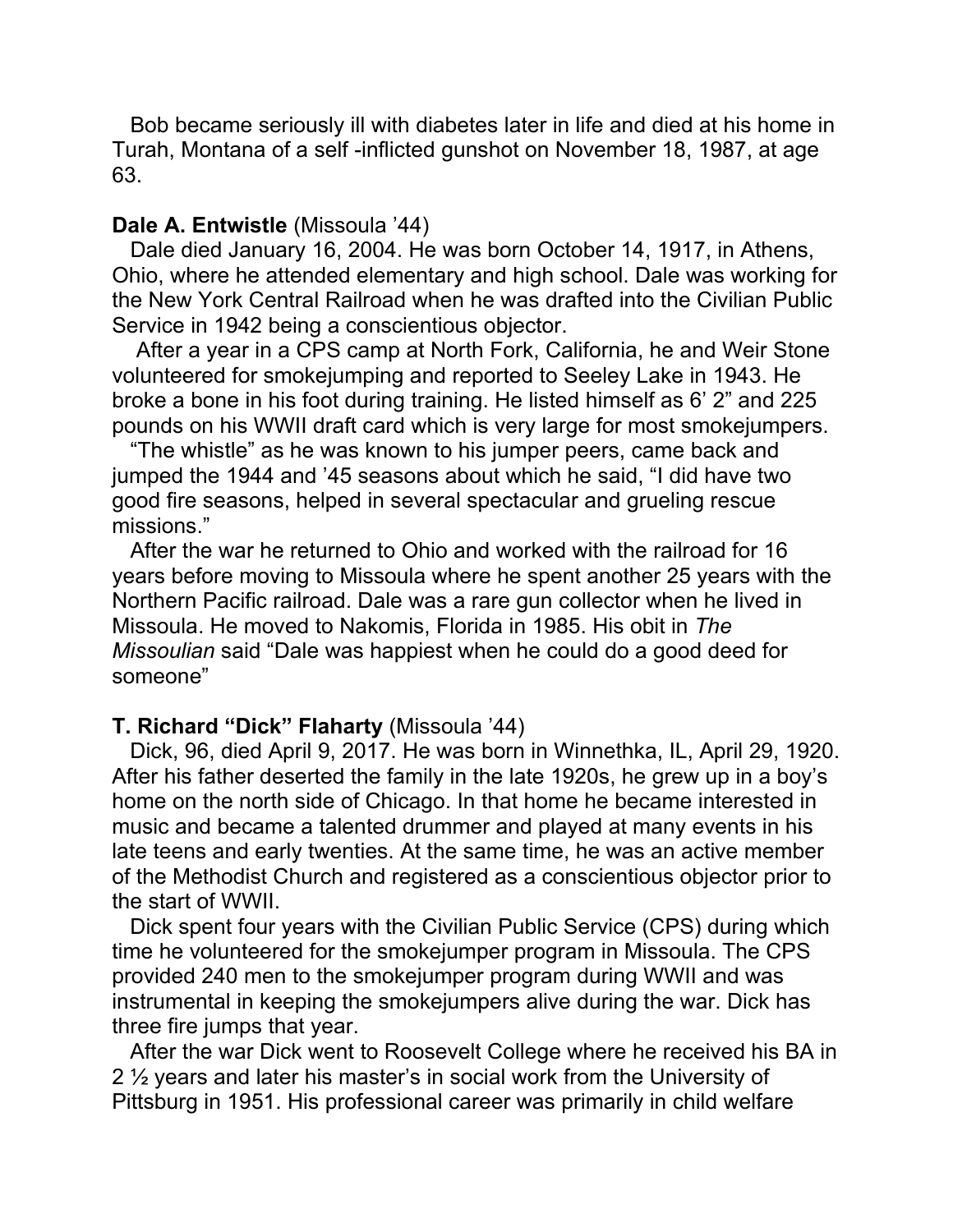programs and involved work in Wisconsin and Michigan before moving to California and continuing as a Director of Family Services for the Volunteers of America.

 Dick was very important in keeping track of the CPS jumpers for the NSA and involved in their smokejumper reunions that started long before the NSA was founded.

# **Erling Edward Gamble** (MSO '44)

 Erling, 94, died July 21, 2019. He was born August 29, 1924, in Salem, Ohio and was a Quaker. He was drafted into Civilian Public Service in 1943 from Media, Pennsylvania. He joined the CPS-103 smokejumpers in 1944 and had ten training and three fire jumps during that season and seven training and seven fire jumps in the 1945 season.

 After he was discharged, he earned his BA and master's degrees from Earlham College in Richmond, Indiana. From there he earned his Ph.D. from North Carolina State University. Erling went to have a career as a soil scientist with the Soil Conservation Service, USDA.

### **John R. "Jack" Gregory** (Missoula '44)

 Jack, 70, died August 26, 1986, in Bozeman, Montana. He was born July 19, 1916, in Billings, Montana. Jack was raised on a ranch in Rotten Grass (MT) and spent his early years on a family ranch near Mussellshell and graduated from Hardin High School. Jack was a "dedicated pacifist" and entered Civilian Public Service in 1942. He worked at Camp 33 at Fort Collins, Colorado, and Camp 55 in Belton, Montana. Both camps were operated by the Mennonite Central Committee.

 In 1944 he went to the CPS-103 smokejumper unit and jumped at Missoula 1944-45 before being discharged in March of 1946. Jack earned a degree from Eastern Montana State University in Billings and continued to operate the family ranch until his death from complications of ALS.

### **James T. Hain** (Missoula '44)

 Jim, 86, a long-time resident of Seattle, died April 29, 2006, of cancer. He was born November 30, 1919. He rookied in the CPS-103 Smokejumper Unit and jumped for two years, making a total of 21 jumps. In recent years, he made two tandem parachute jumps in memory of his smokejumper youth. After two years at Cornell College (IA), he pursued a career in logging, building and tunnel construction, and working in a power plant. Throughout his career he was active in back-country hiking and mountaineering, climbing in the Alps and North America.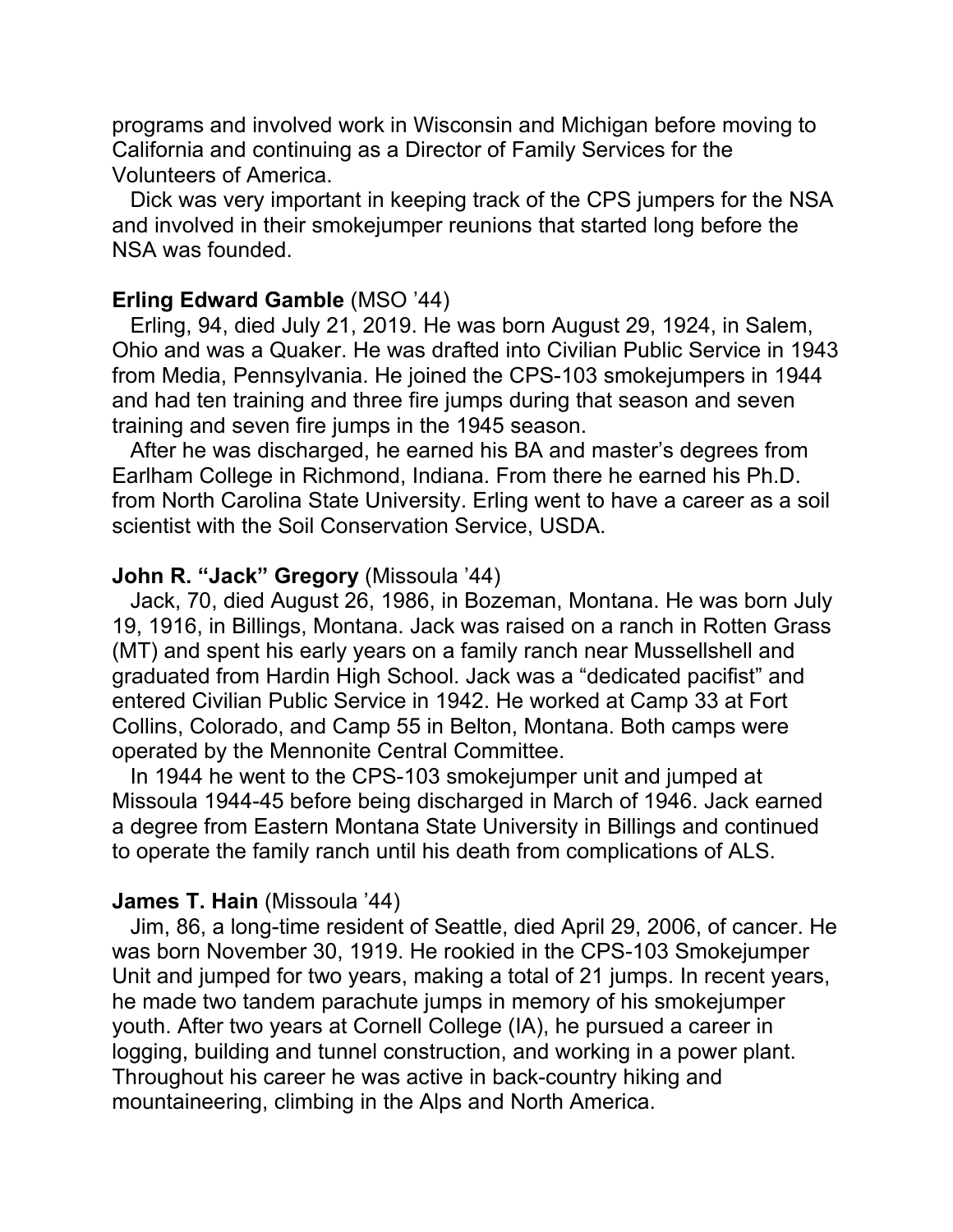### **H. Lee Hebel** (Missoula '44)

Lee died March 17, 2010, in Pennsylvania. He was born on the family farm October 15, 1920, near Liverpool, PA. Lee attended a one-room school for the first eight grades and graduated from Liverpool H.S. The family attended the local Lutheran Church.

 Lee was drafted into Civilian Public Service in 1942 and was accepted into the smokejumper program in 1944. He jumped for two seasons. "I trained under Wag Dodge and Bill Wood." Lee had four fire jumps in 1944 and seven in '45.

 Lee also had CPS work in hospitals prior to his time as a smokejumper and the cattle boat shipments to Europe after the war.

 Lee graduated from Susquehanna University in 1948 and Lutheran Theological Seminary in 1951. He served Lutheran congregations for 38 years during his career. In 1974 Lee was awarded an Honorary Doctor of Divinity by Susquehanna University for his commitment to rural church ministry.

 Regarding his life: "If we were called upon to make the choices again, we would be Christians, a Christian Pastoral family, and Christian pacifists."

### **Nicholas Helburn** (Missoula '44)

 Nick, 92, died June 11, 2011, in Boulder, Colorado. He was drafted into Civilian Public Service in 1944 from Bozeman, Montana, and jumped at Missoula during the 1944-45 seasons. Nick had ten training and two fire jumps in '44 and two training and four fire jumps in 1945.

 He completed his undergraduate degree at the University of Chicago and received his master's in Agricultural Economics at Montana State University. Nick had spent a year at Harvard University but left to spend a year working in the New Hampshire mountains. Nick was a conscientious objector during World War II; his alternative service was jumping from Missoula in the 1944-45 seasons, following a stint of building bridges in Tennessee.

 Nick began his professional career at Montana State, helping to establish the Department of Earth Sciences. Nick spent a year in Turkey in 1951 on a Ford Foundation grant; the research from this time resulted in a book about dry land agriculture and village culture in Anatolia.

 Nick moved to Boulder in 1965 to direct the High School Geography Project, one of the "New Social Studies" curriculum projects sponsored by the National Science Foundation to develop a new approach for teaching geography in high schools. He became the first director of the Education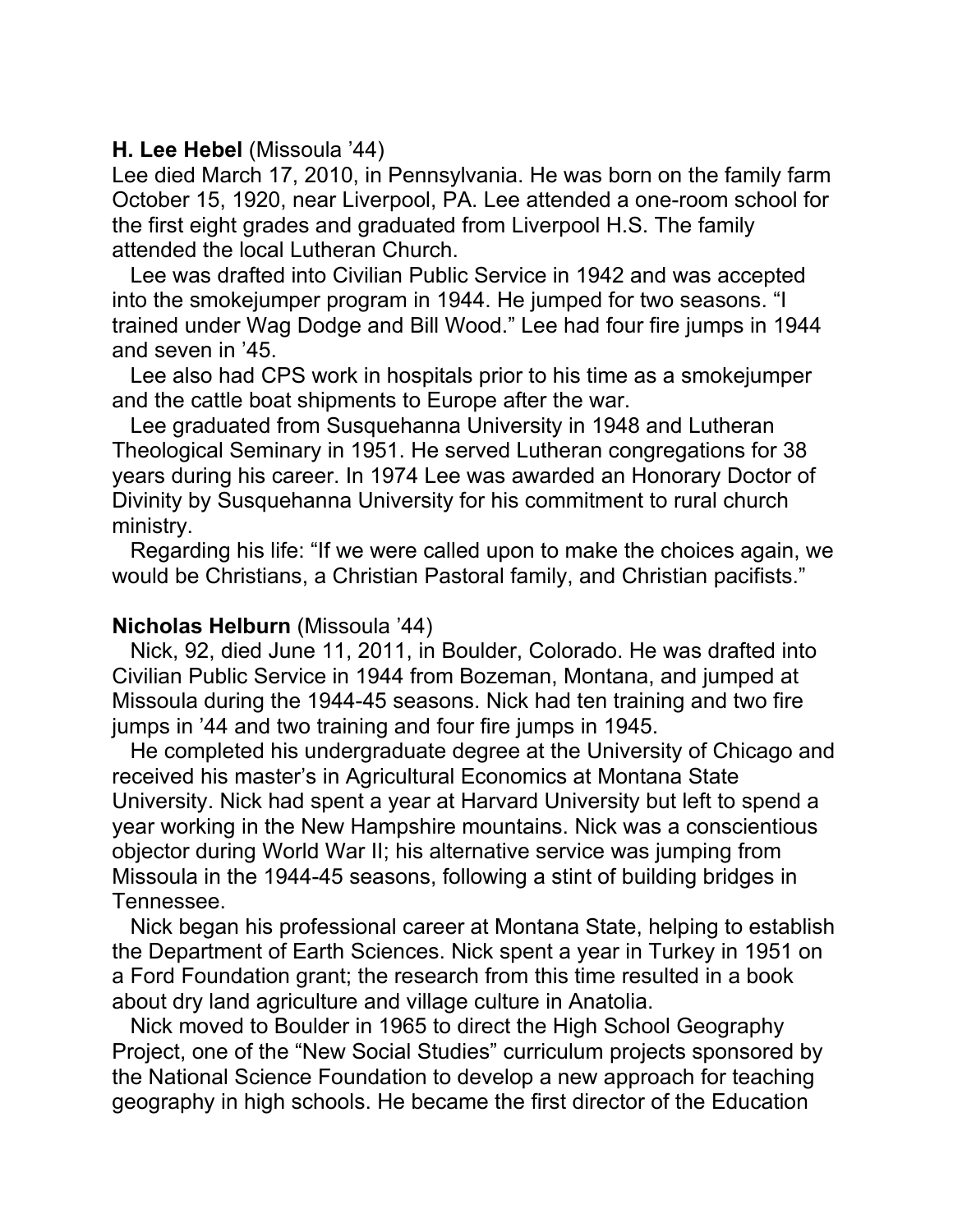Resources Information Center for Social Studies. He joined the Geography Department at the University of Colorado in 1971 and served as chairman for three years. He was also elected president of the Association of American Geographers.

### **Harold Hoyt Holden** (McCall '44)

 Harold, 88, died in Red Lodge, Montana, on January 10, 2013. He was born in Brewster, Washington, on January 2, 1925, and the family later relocated to Florida where he graduated from Palm Beach H.S. and Palm Beach Junior College. He served as photographer for the school's yearbooks. He registered for the draft on January 1, 1943, and, as a member of the Peace Churches, he qualified for the Civilian Public Service program. As a CPS jumper he worked at McCall in 1944 and NCSB in 1945. Harold had two fire jumps at McCall. NCSB records unavailable.

 Following his jumper time, he was construction superintendent and later as Director of Royal Eight Salvores, Inc. in Palm Beach, Florida, for 50 years.

### **Merle Walter Hoover** (McCall '44)

Merle, 90, died November 8, 2010, in Bluffton, Indiana. He was born January 1, 1920. Merle was a member of the Brethren Church and was drafted into Civilian Public Service in 1942 from Goshen, Indiana.

 He was a member of the CPS-103 group jumping at McCall during the 1944-45 seasons. Merle got three fire jumps in 1944 and seven in 1945.

 After his discharge in 1946, he went to Manchester College in Indiana, graduated in 1949, and began his teaching career. After obtaining his master's degree in 1957 from Ball State University, he went into school administration until his retirement in 1982.

# **Lloyd Clair Hulbert** (Missoula '44)

 Lloyd died May 23, 1986, of lymphoma. He was born in his grandparent's home in Lapeer, MI, June 27, 1918. He attended public school in East Lansing before getting his bachelor's degree from Michigan State and his master's from Cornell College in Iowa.

 Lloyd was member of the Civilian Public Service smokejumpers jumping the 1944-45 seasons at Missoula.

 After the war he received his Ph.D. from Washington State University and took a teaching position at the University of Minnesota. He moved to Kansas in 1955, taking a teaching position at Kansas State University.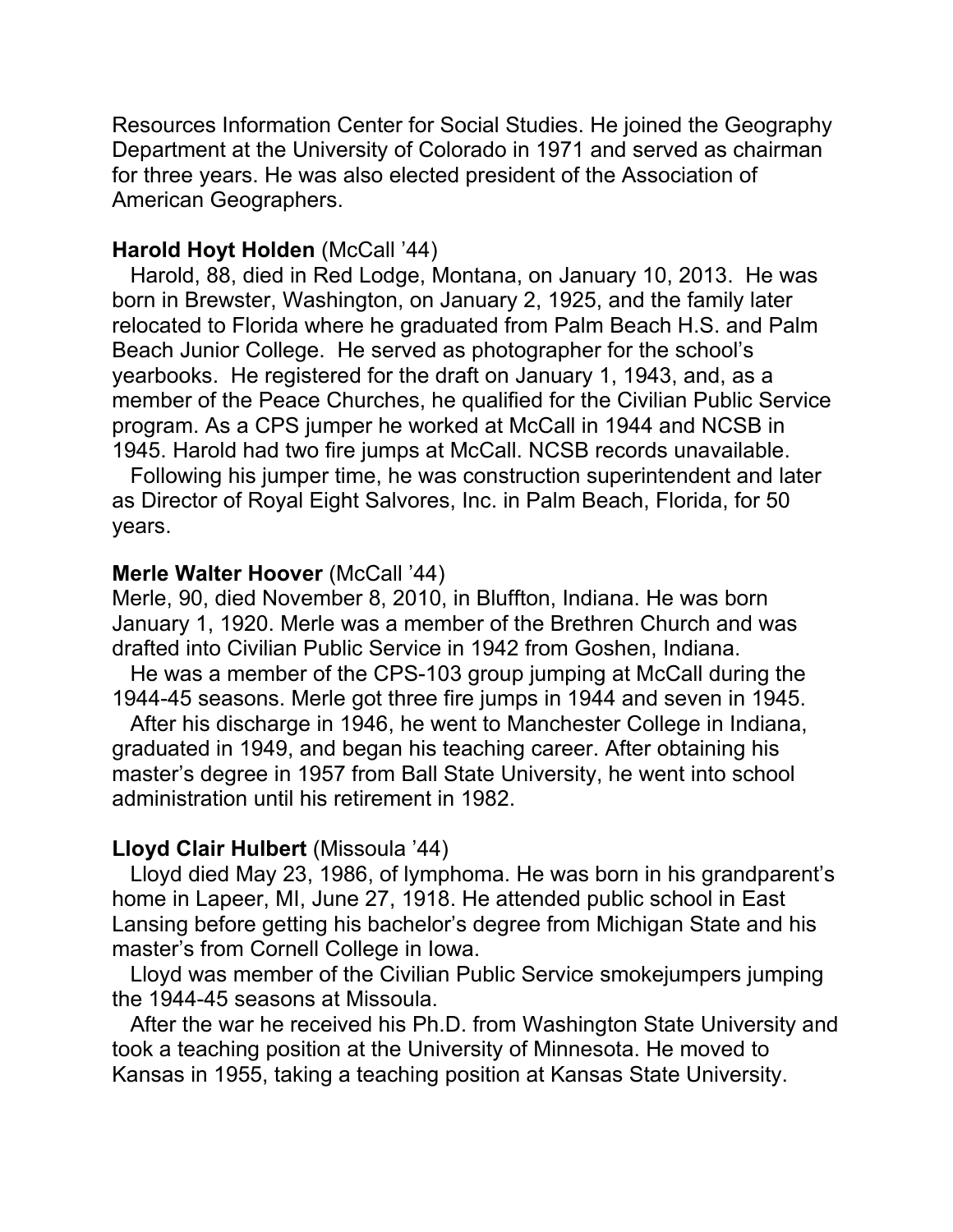Lloyd felt his crowning achievement at K State was the establishment, in 1976, of Konza Prairie and 8,600-acre outdoor laboratory.

 Even while stricken with cancer, Lloyd "climbed out of his sick bed" and gave his lectures at the University.

#### **Oliver L. Huset** (Missoula '44)

Oliver died March 27, 2004. He was born in December 1921 and grew up on a family farm in North Dakota, graduated from Crosby High School in 1939 and from the University of North Dakota with a degree in civil engineering in 1948. He was a member of the Presbyterian Church and was drafted into Civilian Public Service in 1942 from Crosby, North Dakota. His occupation at that time was listed as Civil Engineer/Student.

 Oliver was selected to join the smokejumper unit in Montana in 1944. He jumped the 1944-45 seasons getting seven training and three fire jumps in the '44 season and three training and three fire jumps in the '45 season.

 Oliver worked in New York City as an engineer on various construction projects before returning to the University of North Dakota to take an instructor's position in mathematics and civil engineering in the 1970s. Oliver returned to the family farm and worked until retirement in 1997.

#### **George J. Iten** (Missoula '44)

 George, 76, died May 10, 1994, in Canton, Ohio. He was born in Montana October 28, 1917. George was member of the Assemblies of God Church and was drafted into Civilian Public Service from Burbank, California, in 1941. His occupation at the time was listed as Clerk. George was first assigned to Camp 21 at Cascade Locks, Oregon, before joining Camp 103 in Montana for smokejumper training during the 1944 season. He had eight training and one fire jump.

 After being discharged in 1945 he returned to California where he continued his education at Visalia Community College, Fresno State University and Goshen University (Indiana). George graduated from the University of Maryland Medical School and spent his career as a family physician. He lived in Orrville, Ohio, and is buried in the Crown Hill Cemetery in Orrville.

#### **James C. Jackson** (Missoula '44)

 Jim, 74, died January 15, 2000, of a cerebral hemorrhage. He was born May 17, 1925, to Ralph Sr. and Zella Jackson in Satanta, Kansas. He came to the Kooskia, Montana, area with his family in 1938 and married May M. Potter on Jan. 17, 1944, in Orofino.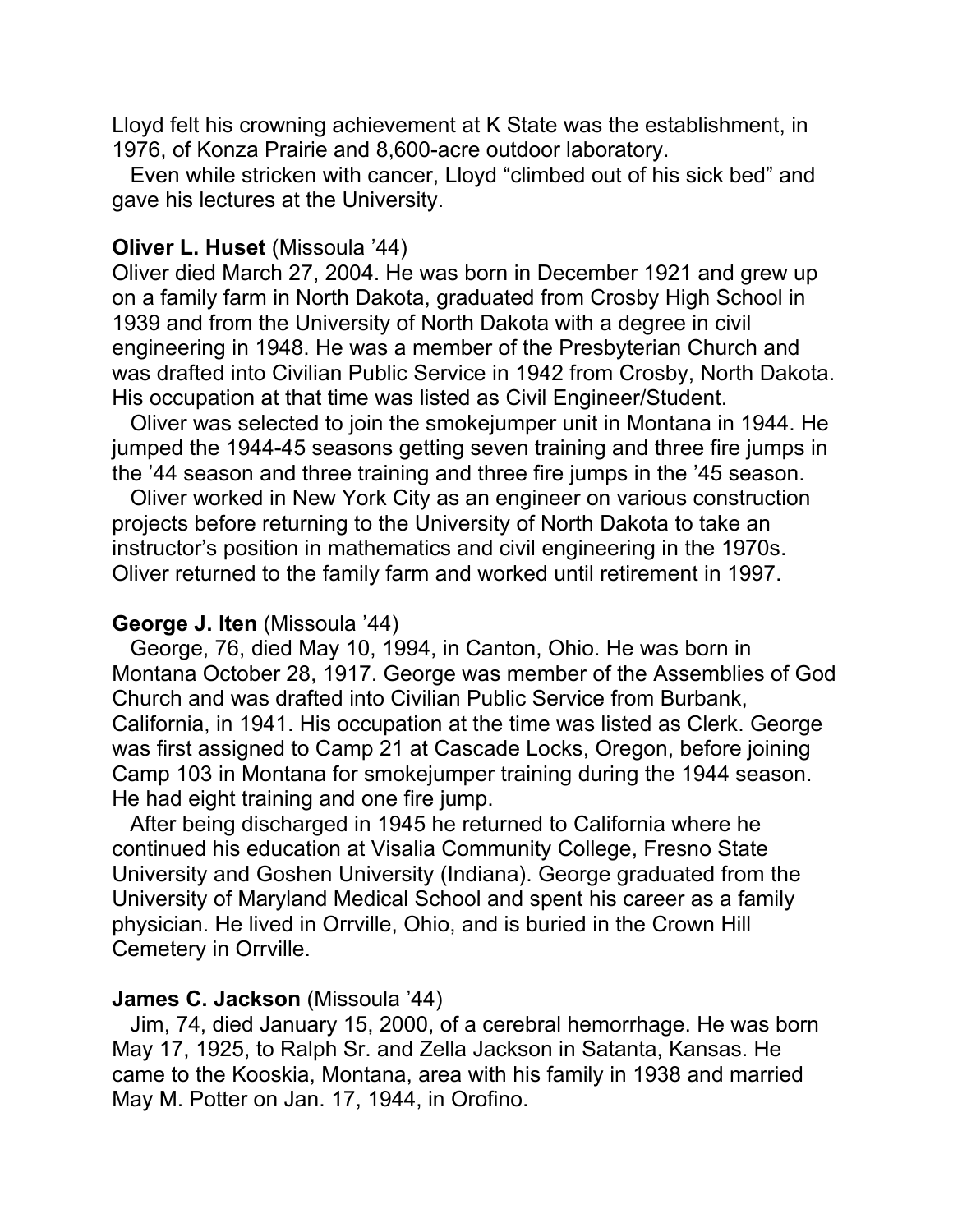In March of 1944, they moved to Missoula, Montana, where he worked as a smokejumper for the Forest Service. He had nine training, four fire and one rescue jump in 1944 and four training and five fire jumps in 1945. He continued to jump the 1946-47 seasons.

 In September 1947, they moved to Kooskia where he worked as a logger until 1959. In 1960 they built and operated Jim's Cashway between Kamiah and Kooskia. In 1969 they moved to Weippe to farm and ranch in the Fraiser area. In 1975 they moved to Kooskia where they owned and operated the Ida-Lee Motel until 1993. In 1994 they developed the River Junction RV Park. He loved fishing, hunting, camping and his family and friends.

#### **H. Marshall Jensen** (Missoula '44)

 Marshall died June 12, l997, in Hamilton, MT from amyotrophic lateral sclerosis. He was born September 5, 1924, in Marshalltown, IA. Marshall graduated from high school in Eau Claire, WI, where he enrolled in the teacher's college before being drafted in 1943. He was a Quaker and entered Civilian Public Service.

 He was one of the CPS-103 jumpers at Missoula during the 44/45 seasons. Marshall trained at Nine Mile and was stationed at Big Prairie RS in the Bob Marshall Wilderness. He had 13 jumps during the '44 season and seven more in the '45 season.

 He remembered a jump to a fire in the Hells Canyon that took place at 10:15 in the night. That fire took a week to control and entailed a climb out of the canyon and a 19-mile hike to a guard station.

 After working for Pacific Telephone for 30 years, Marshall retired in Chico, CA, before moving to Hamilton, Montana, in 1991.

### **John Lars Johnson** (Missoula '44)

 John Died March 12, 1993, in Gastonia, N.C. He was born August 28, 1913, in New Rochelle, New York. His father died when he was very young and his mother, a Swedish immigrant, raised him and his sister by working as a domestic for others in New Rochelle. He completed High School in New Rochelle plus 2 years of college and was working as a bank clerk/bookkeeper in 1940, living at home with his mother. John was a member of the Baptist Church.

 He was drafted into Civilian Public Service in 1942 and worked in two different camps before reporting for smokejumper training in 1944. John jumped the 1944 season and had nine training and three fire jumps. During the 1945 season, he has two training, two fire and one rescue jump.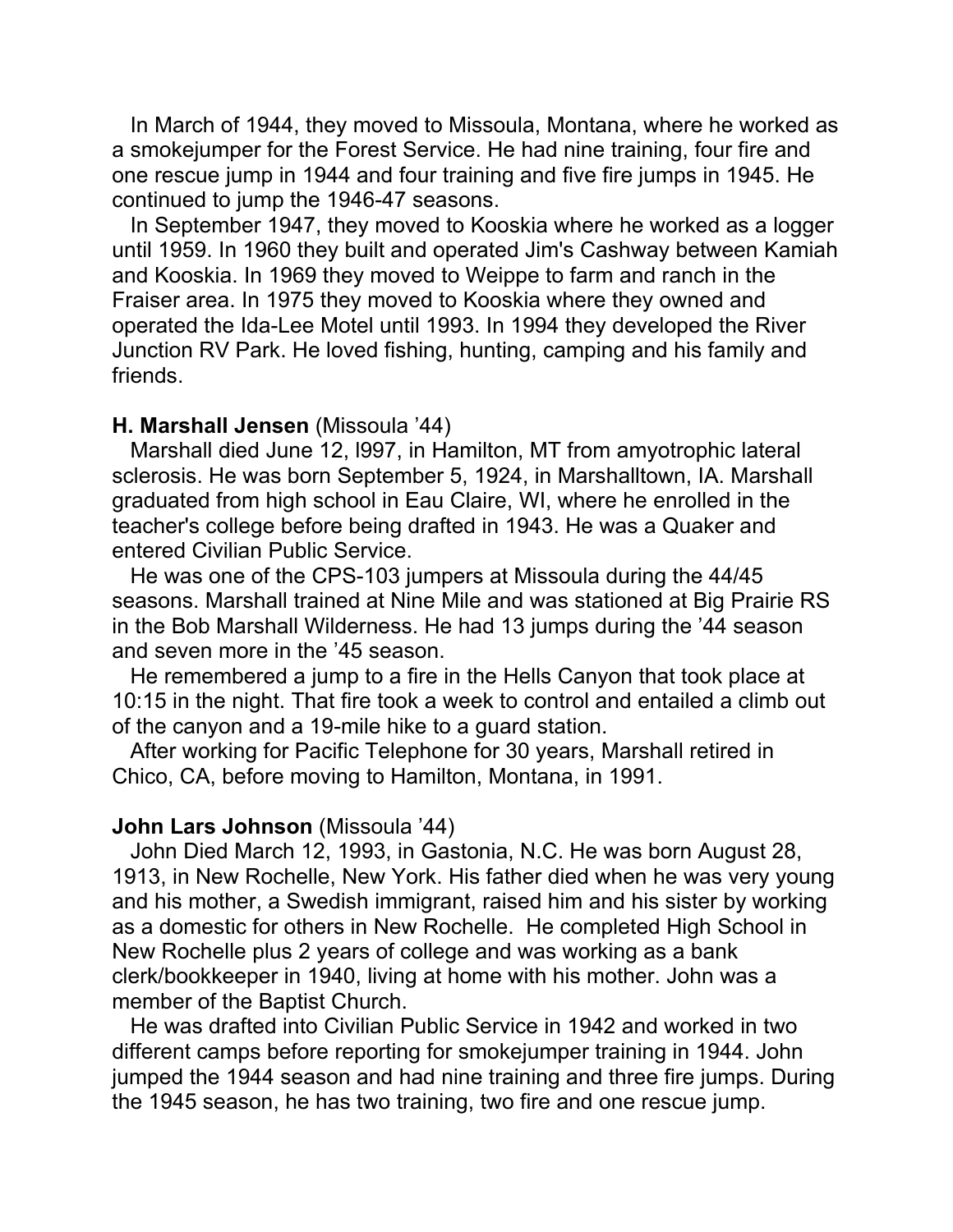After his release from the CPS in February '46 he returned to New Rochelle, eventually marrying Jeanne Emerson in June 1954. They raised two children.

 In 1973 they moved to Gastonia, North Carolina, where he worked as an accountant for the Homelite chainsaw manufacturing plant.

### **Lloyd E. King** (Missoula '44)

 Lloyd died on August 14, 2001, of pneumonia and heart failure. He was born October 13, 1916, on the family farm close to Gridley, Illinois. He went to a one-room school for his elementary education and attended the Mennonite Church in Flanagan, IL.

 Lloyd did farm work for three years before taking auto shop training in Chicago. He then started as a mechanic in the Ford garage in Roanoke, IL.

 He was drafted into Civilian Public Service in May of 1942 and joined the Missoula smokejumper unit in 1944 where he also jumped the 1945 season. He had eight training and six fire jumps in the 1944 season which tied him with John Shipp for the high man in fire jumps. During the 1945 season, he had two training and four fire jumps.

 After the war he returned to Illinois and then moved to La Junta, Colorado where he worked as an auto mechanic. From 1957 to 1972, Lloyd worked as a Maintenance Engineer at the Pioneer Hospital in Rocky Ford, CO.

 In 1972 he started his own auto shop and operated that until his retirement in 1980.

### **Edward N. Kirk** (Missoula '44)

 Ed died July 14, 2009, in Barnesville, Ohio, at age 89. He was a member of the Religious Society of Friends (Quakers) and jumped the 1944 and 1945 seasons as a member of the CPS-103 jumpers. When he was drafted into Civilian Public Service in 1943 from Columbiana, Ohio, he had one year of college and his occupation was listed as being a teacher.

 As a smokejumper at Missoula in 1944, he had nine training and three fire jumps. In 1945 he had three training and two fire jumps. Ed was badly injured on a jump when a tree collapsed his parachute and he broke his back July 30, 1945, on a fire jump near Big Prairie, Montana.

 Ed worked for the Crane/Demming Pump Co. in Salem, Ohio, for most of his adult life before moving to Barnesville.

### **George S. Leavitt** (Missoula '44)

 George died January 7, 2006, at age 83. He was born March 30, 1922, in St. Paul, MN. George graduated from St. Paul Central H.S. in 1939.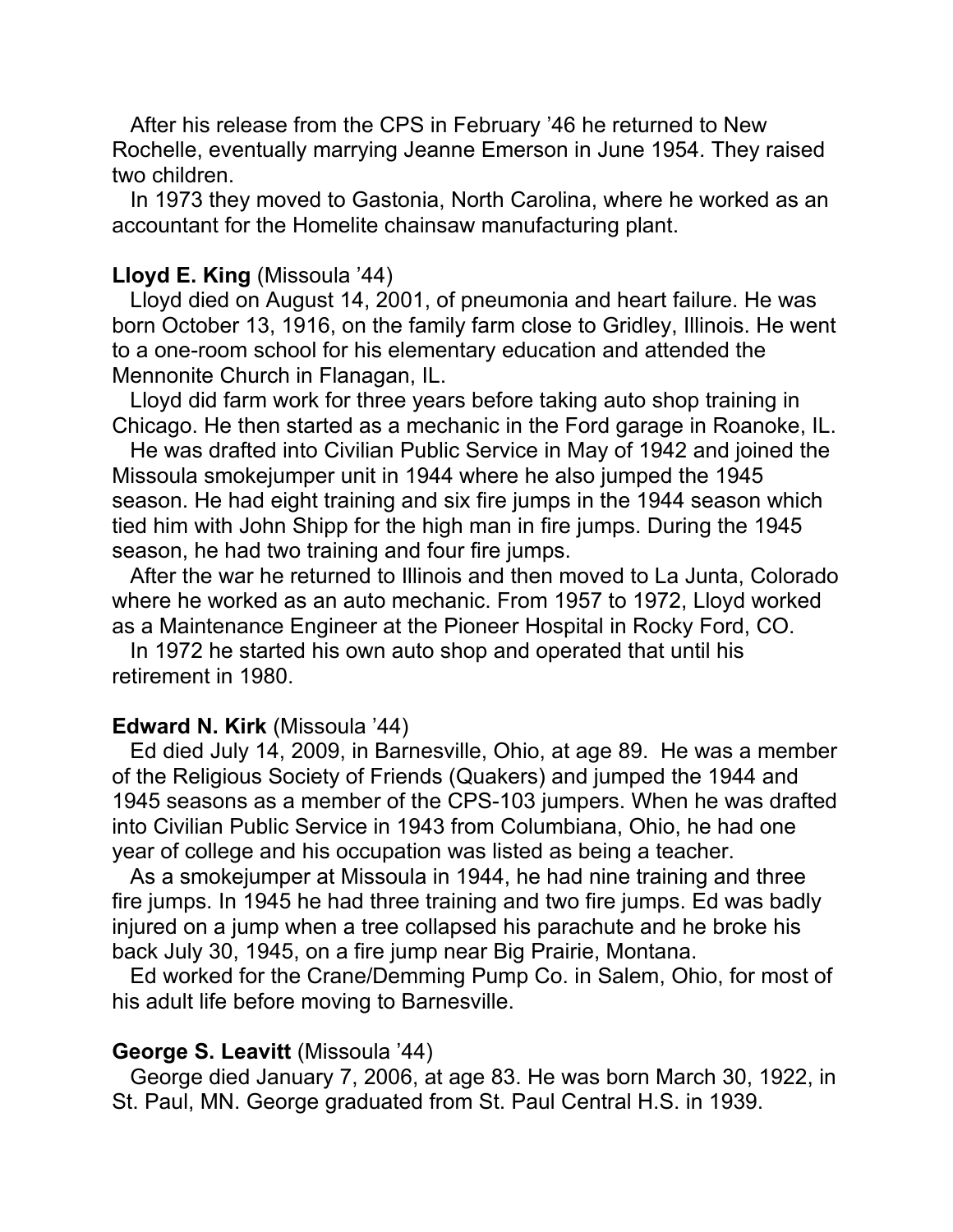George was a member of the CPS-103 jumpers during WWII and jumped at Missoula during the 1944 season. He had seven training, three fire and one rescue jump.

 George graduated from Macalester College and received his Ph.D. from U.C. Berkeley. He was an avid tennis player and runner and loved to discuss ideas and politics. George was a Professor of Social Psychology at Fresno State University for 35 year and was retired living in Santa Cruz, California.

## **Allen D. "Dean" Lehman** (Missoula '44)

 Dean died May 3, 1991, in Palm Desert, California. He was the son of a minister of the Church of the Brethren and a CPS-103 jumper during WWII. Dean entered Civilian Public Service in 1943 and jumped at McCall during the 1944-45 seasons. He got three fire jumps in 1944 and seven during the busy 1945 season.

 After the war, Dean received his bachelor's degree from Manchester College in 1946 and his master's from Colorado University in 1953.

 He taught business in secondary schools, spending 25 years teaching in Redondo Beach, California. He spent nine years on the State Board of the California Teachers Association before retiring to Palm Desert in 1982.

### **Wallace W. "Pic" Littell** (Missoula '44)

 Pic, NSA Life Member and CPS-103 jumper, died May 28, 2007. He was a member of the Methodist Church and was drafted into Civilian Public Service from Portage, Montana, in 1943.

He jumped at Missoula 1944-45 and NCSB 1947-48. During the 1944 season he had 11 jumps and follow that with two practice, five fire and two rescue jumps in 1945.

 Pic was one of the few CPS jumpers to be hired into the smokejumpers after WWII. Francis Lufkin at the Winthrop, Washington, smokejumper base did not have any reservations about hiring CPS jumpers after the war.

 Pic graduated from Cornell College in Iowa in 1947, received his master's degree in political science from Columbia University and his Russian certificate from the Harriman Institute. Pic worked for the U.S. Information Agency and retired in 1985 as head of the Moscow office. During his 30 plus-year career, he held many assignments in Eastern Europe. Pic, and his close smokejumper friend, Ben Conner, both were members of the 1947 NCAA championship wrestling team from Cornell College (IA). The team was honored in a June 2007 ceremony at the National Wrestling Hall of Fame in Stillwater, Oklahoma.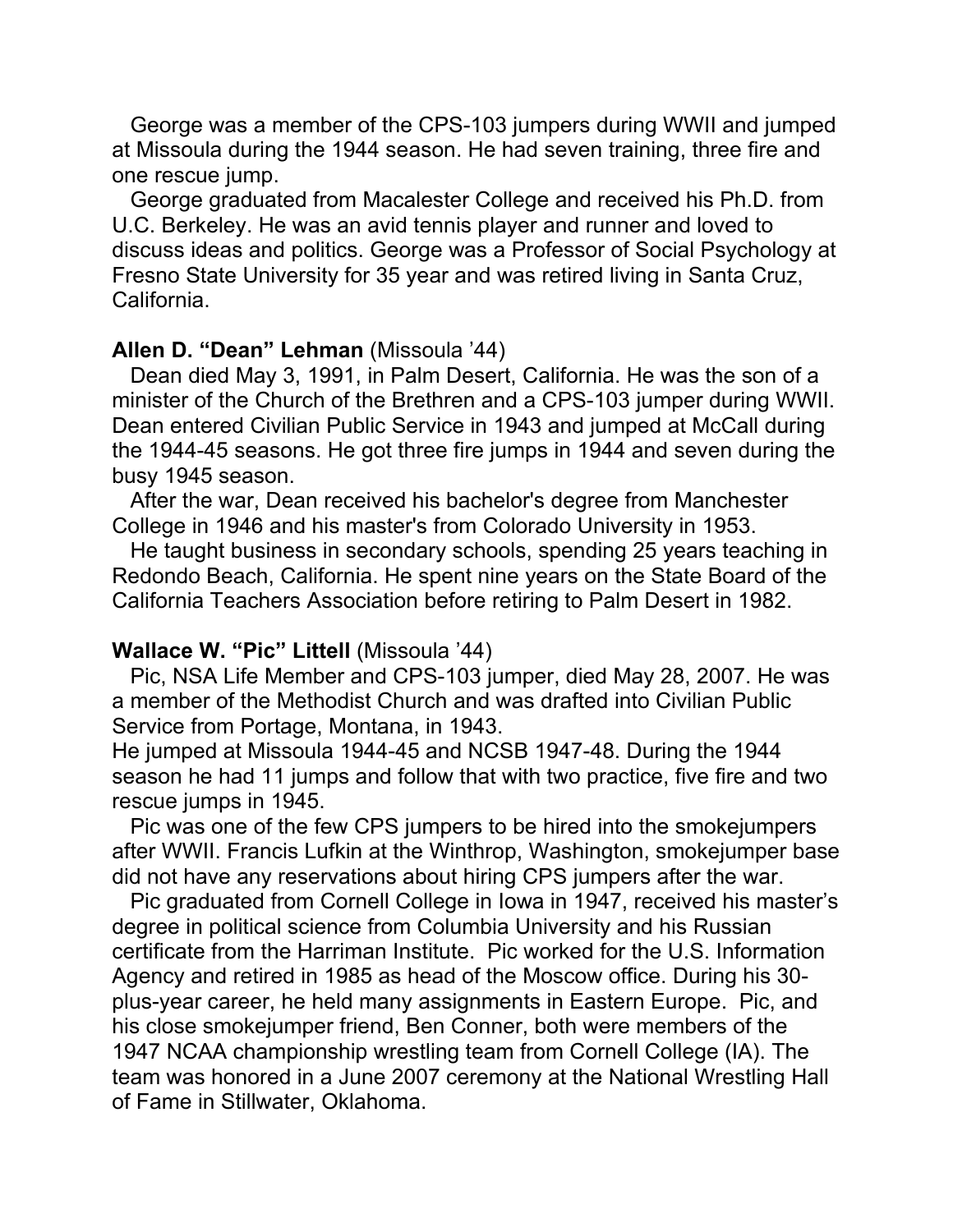### **Gordon H. Miller** (McCall '44)

 The Rev. Gordon H. Miller died August 3, 2009, in Dallas, Texas. He was born in 1925. Gordon was a member of the Methodist Church and joined the Civilian Public Service after graduating from high school in 1943 and jumped at McCall during the 1944 and '45 seasons. He got three fire jumps in 1944 and seven during the '45 season.

 Gordon graduated from the University of Texas in 1957 and received his divinity degree from Southern Methodist University. As a pastor he ministered mostly in small towns in south and west Texas. He retired in 1989 but came back to the pulpit in 1997 ending his career as associate pastor of the Elmwood United Methodist Church in Oak Cliff, Texas, in 2002.

# **Leland Miller** (Missoula '44)

 Lee of Spokane Valley, Washington, died September 17, 2014. He was born in a Mennonite community near Marion, South Dakota, in 1921. Lee attended local schools, was an avid hunter, loved to sing and graduated from high school in 1939.

 He entered Civilian Public Service in 1942 and was stationed at La Pine, Oregon, where he learned to fell and climb trees, drive a bulldozer, and put out forest fires. Lee reported to the smokejumper unit in 1944. "The CPS camps were really just an extension of my local Mennonite community, but the smokejumper unit was a whole new perspective. Many of these guys had actually made their decision to be pacifists in the fact of tremendous opposition from their communities." Lee jumped with the CPS-103 smokejumpers in 1944 and 1945.

 After the war he returned to South Dakota but eventually moved to Sioux Falls, Iowa, and worked for the Caterpillar dealership with heavy equipment. In 1965 he moved to the Spokane area still working with the Caterpillar dealership and worked there until 1984 when he retired.

 "I hope that in some way I have helped someone to carry on the mission to bring together the human race as caring and sharing brothers and sisters."

### **Norman McClare Moody** (McCall '44)

 Norman, 93, of Marshall, Arkansas, died August 4, 2016, at home. He was born February 9, 1923, in Mussorie, Uttarakhand, India to missionary parents. Norman registered for the draft on June 30, 1942. During 1944- 45 fire seasons he served as one of the Civilian Public Service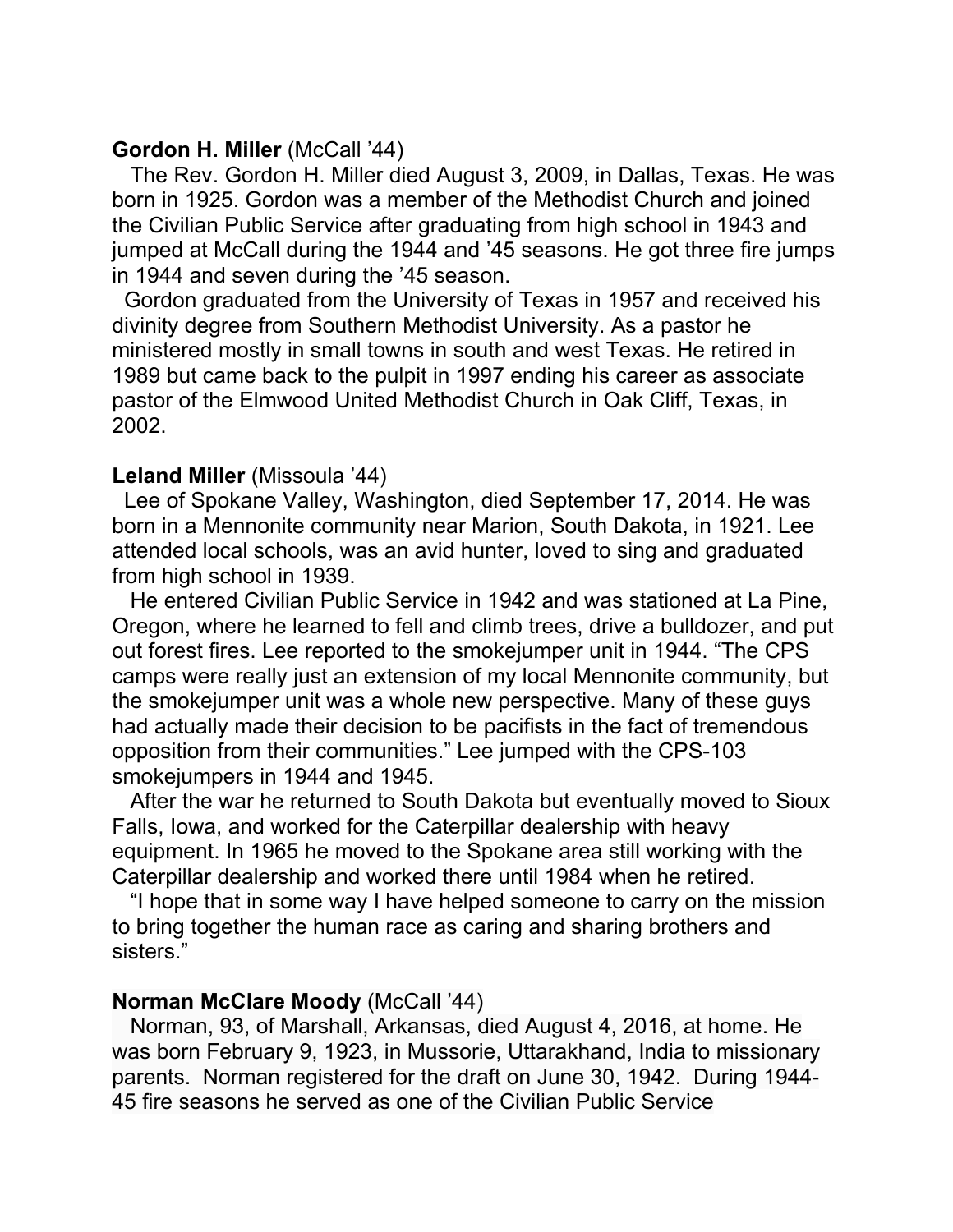smokejumpers at McCall where he made two fire jumps in 1944 and eight in the busy 1945 season.

 Norman attended the University of Kentucky in Lexington where he was a distance runner on the U of Kentucky track team's successful 1949 season. He married in 1949. Norman held a master's degree in Agronomy and was an accomplished collector of palms, rare tropical plants, and an avid gardener.

### **Lawrence R. Morgan** (Missoula '44)

 Larry died June 5, 2007, in Spokane Valley, Washington. He was born February 1, 1919. After graduating from high school in 1936, he began working in the photography business. Larry was a member of the Disciples of Christ Church and was drafted into Civilian Public Service in 1942 from Opportunity, Washington.

 He reported to CPS-103 at Nine Mile in 1944 for smokejumper training and jumped the 1944-45 seasons before being discharged in 1946. Larry got eight practice and one fire jump in 1944 and three practice, eight fire and one rescue jump during the 1945 season.

 After the war, Larry returned to the photography business and later owned one of the largest photo business in the Northwest. He retired from the photography business after 57 years.

# **Frank E. Neufeld** (Missoula'44)

 Frank died October 23, 2004, in Fresno, California. He was born January 12, 1917, in Buhler, KS, the son of a blacksmith. IN 1921 the family moved to Parlier, CA. After high school he earned his AA degree from Reedley College and was a member of the Mennonite Church.

 He was part of the CPS-103 jumpers during WWII and jumped out of Missoula. Frank was stationed at Big Prairie making 15 jumps during the 1944 season.

 Frank graduated from Fresno State University and later earned a Master's in Education from the University of Southern California.

 He worked 28 years in education serving as a teacher, principal, and superintendent. Frank was active in Bible study groups and Jail Ministries. He traveled extensively around the world visiting missionaries.

# **Elmer W. Neufeld** (Cave Junction '44)

 Elmer Neufeld died June 18, 2001, in Boise, Idaho, at age 80. He grew up in Inman, Kansas, was a member of the Mennonite Church, and was drafted into the Civilian Public Service as a Conscientious Objector in 1942.